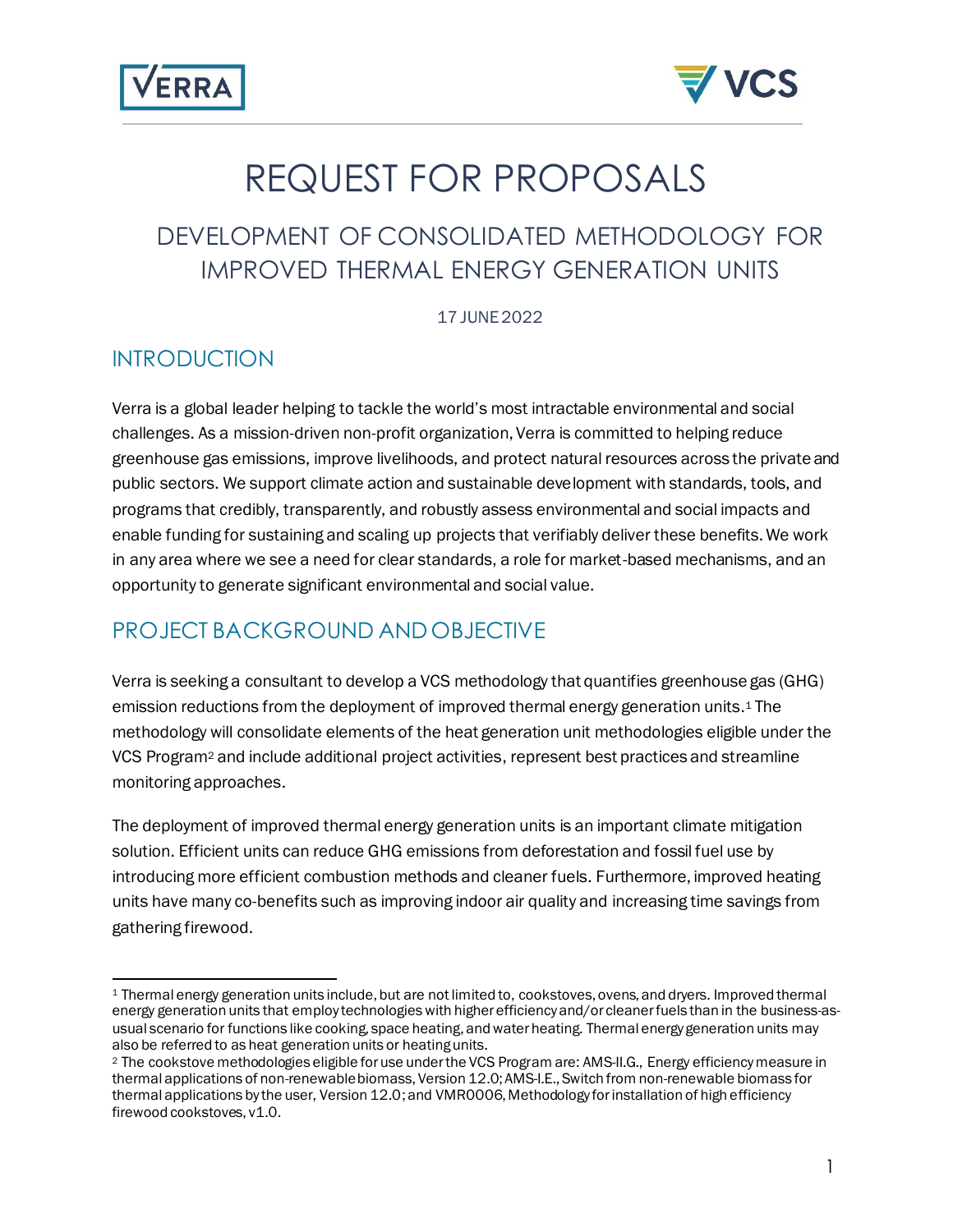



Verra has received several requests to revise and expand the scope of the existing methodology *VMR0006 Methodology for Installation of High Efficiency Firewood Cookstoves*.

Therefore, taking into account the different requests, Verra seeks proposals from a qualified consultant or consulting team to:

- a) Consolidate existing heat generation unit methodologies into a single methodology or methodology framework;
- b) Include additional project types for improved heat generation units that are not (fully) covered under the existing methodologies; and
- c) Include procedures and requirements for baseline, additionality, GHG quantification and monitoring required for the new project types.

Verra will fund and manage the development and assessment process for the methodology revision, including costs for the validation/verification body (VVB).

## SCOPE OF WORK

In order to develop a consolidated thermal energy generation unit methodology, the consultant is expected to carry out the tasks described below and follow the steps outlined in the *VCS Methodology Approval Process*. The consultant is expected to have regular calls with Verra to exchange views and discuss draft products, as necessary. Principal tasks and responsibilities will include the following:

#### • TASK 1: Gather and review relevant information and prepare a methodology proposal.

The information to be analyzed includes, at a minimum, the following:

- CDM methodology AMS-II.G., Energy efficiency measures in thermal applications of non-renewable biomass, Version 12.0;
- CDM methodology AMS-I.E., Switch from non-renewable biomass for thermal applications by the user, Version 12.0;
- VCS methodology *VMR0006 Methodology for Installation of High Efficiency Firewood Cookstoves, v1.0*;
- VCS Program documents, including the *VCS Program Guide*, *VCS Standard* and *VCS Methodology Requirements*; and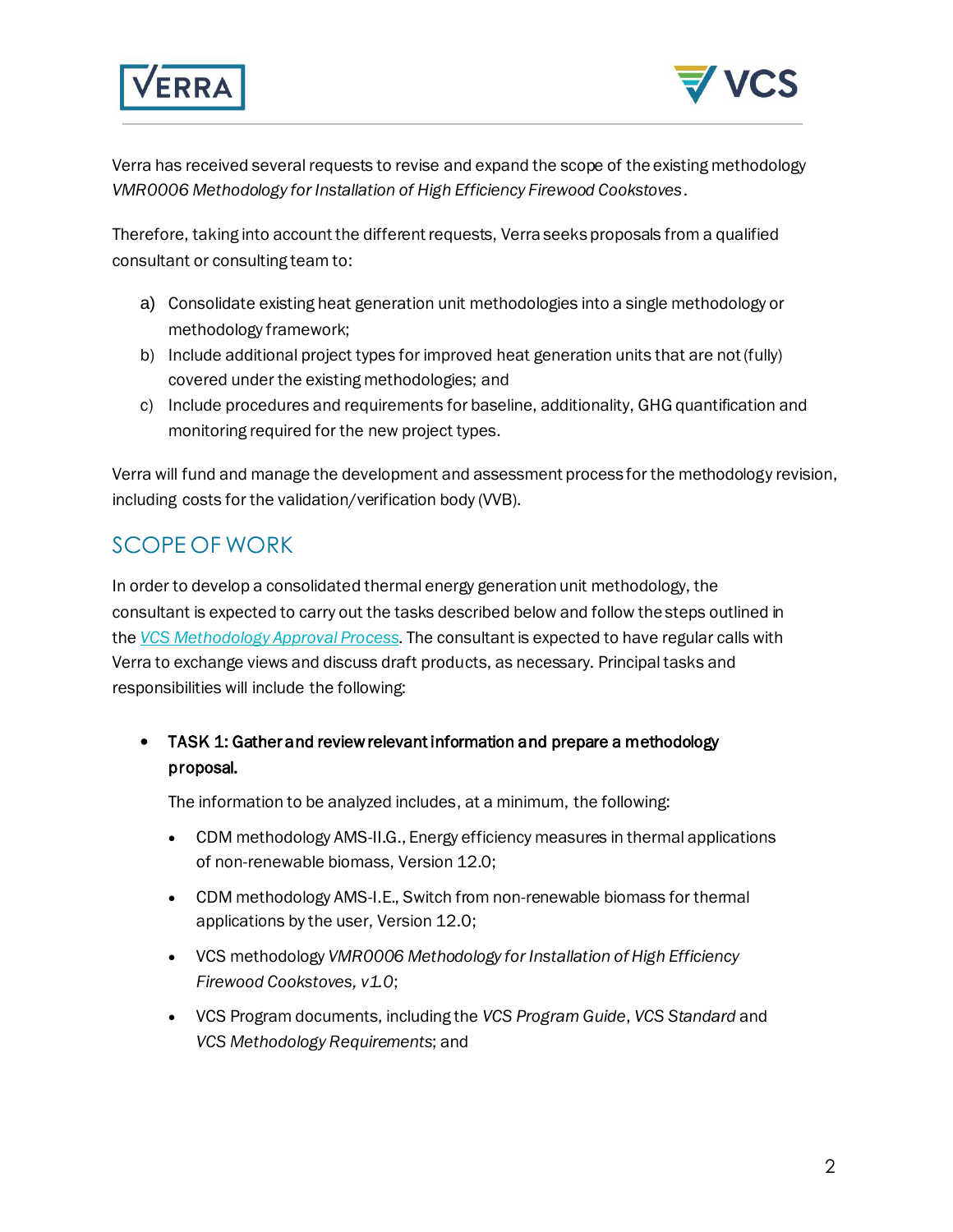



• Inputs from relevant stakeholders, which will be agreed upon with Verra. The inputs may include ad-hoc bilateral meetings and previously submitted ideas and revisions from the stakeholders.

Based on the information gathered from the sources above, the consultant will assess the market's need and the feasibility of a new, consolidated methodology, including, but not limited to, the following potential options:

- Introducing a modular approach for different baseline scenarios and cookstove types. The consultant is expected to assess and develop approaches for the following:
	- Baseline scenarios for fossil fuels (e.g., kerosene, coal), non-renewable biomass, and renewable biomass.
	- Thermal energy generation unit types, which include, but are not limited to, cookstoves (e.g., biomass, electric, solar), ovens, and dryers.
- Additionality approaches based on thermal energy generation unit types and project scale (i.e., capacity limits, efficiency limits, simplified additionality approaches for least developed countries);
- Introducing innovative and robust monitoring approaches (e.g., digital monitoring); and
- Improvements and updates to the existing approach of the CDM methodologies and VMR0006 to represent best practices. For example, improved leakage quantification, sampling methods, renewable biomass fuel sources, and fraction of woody biomass determination.

The consultant will propose a recommended scope for the new heat generation unit methodology in the summary proposal. The proposal will include key elements like project activities, project boundary, applicability conditions, GHG quantification, additionality approaches and monitoring procedures. <sup>3</sup> Provisions such as applicability conditions and procedures to ensure environmental integrity must be provided.

The proposal will be assessed against the rules and requirements of the VCS Program. Verra will review the proposal, and the consultant should further adapt it through an iterative process until it can proceed to the next stage.

<sup>3</sup> See Section 3 of the *Methodology Approval Process v4.0*,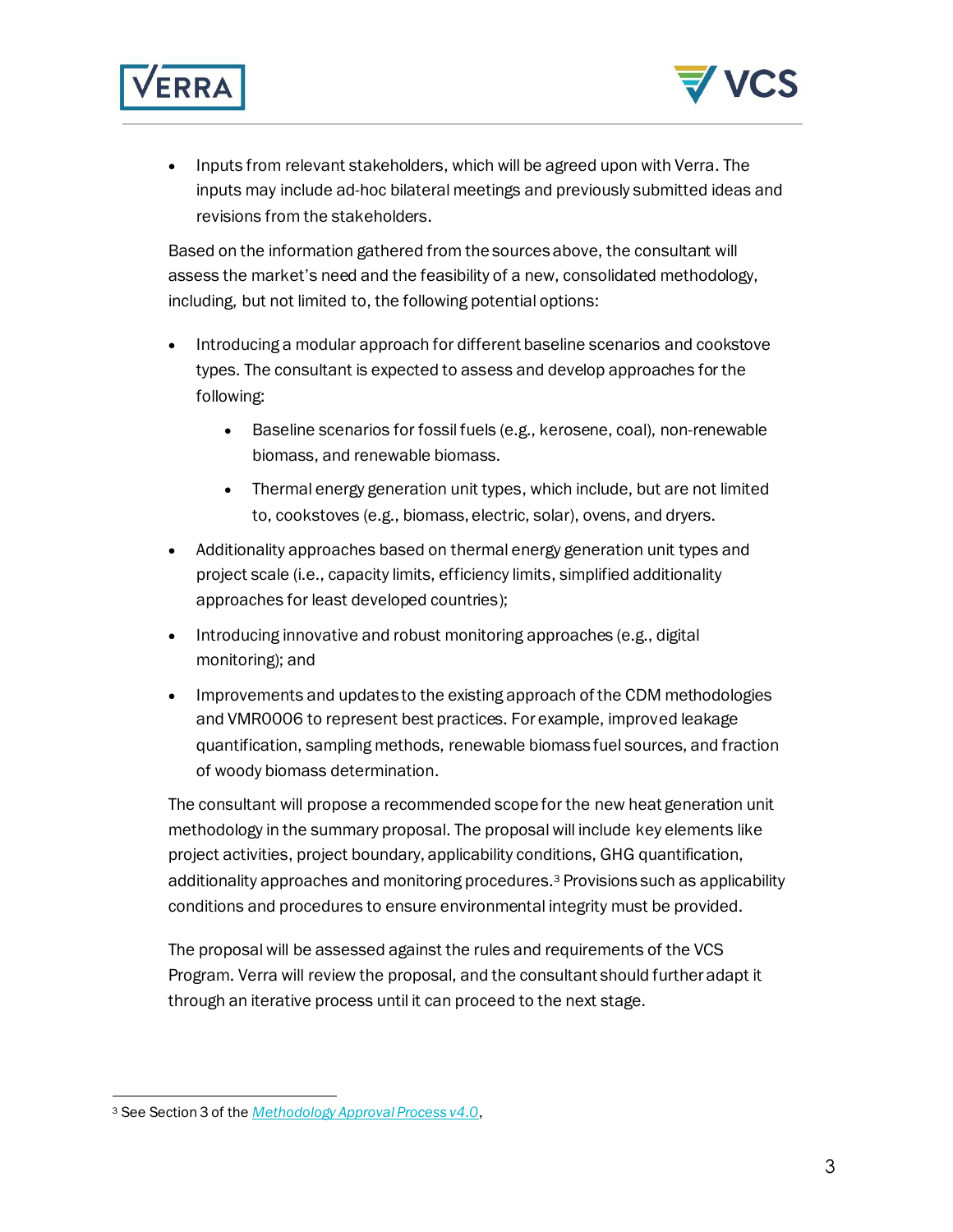



**Deliverable 1:** A presentation to Verra describing the outcomes of the assessment and a summary proposal outlining the proposed methodology.

• TASK 2: Prepare the draft methodology and manage the preliminary review process

Following step 1 and taking on Verra's feedback, the consultant will develop a draft of the new methodology and submit it to Verra. Verra will review and provide the relevant findings in a review report. The consultant should further refine the approach and adapt the methodology in an iterative process until all findings are closed.

**Deliverable 2:** Draft methodology that can be posted for public consultation.

• TASK 3: Review and respond to public comments, and produce an updated draft of the revised methodology.

Verra will coordinate a 30-day public consultation on the proposed methodology. The consultant should respond to each substantive issue raised during the consultation period. They should use the inputs from the public and expert consultations, as well as Verra's comments, to produce a next draft of the methodology.

**Deliverable 3a:** Summary of the comments received during the consultation period and a description of how they are addressed in the updated draft methodology.

**Deliverable 3b:** An updated draft of the methodology.

• TASK 4: Manage the progression of the methodology through a VVB assessment.

Following the public consultation, Verra will select and contract an independent VVB to review the methodology. The VVB will produce an assessment report with findings. The consultant will respond to the findings and update the methodology until all findings are resolved.

**Deliverable 4a:** VVB assessment report (issued by the VVB).

**Deliverable 4b:** An updated draft of the methodology.

• TASK 5: Manage the final review process and produce the final methodology.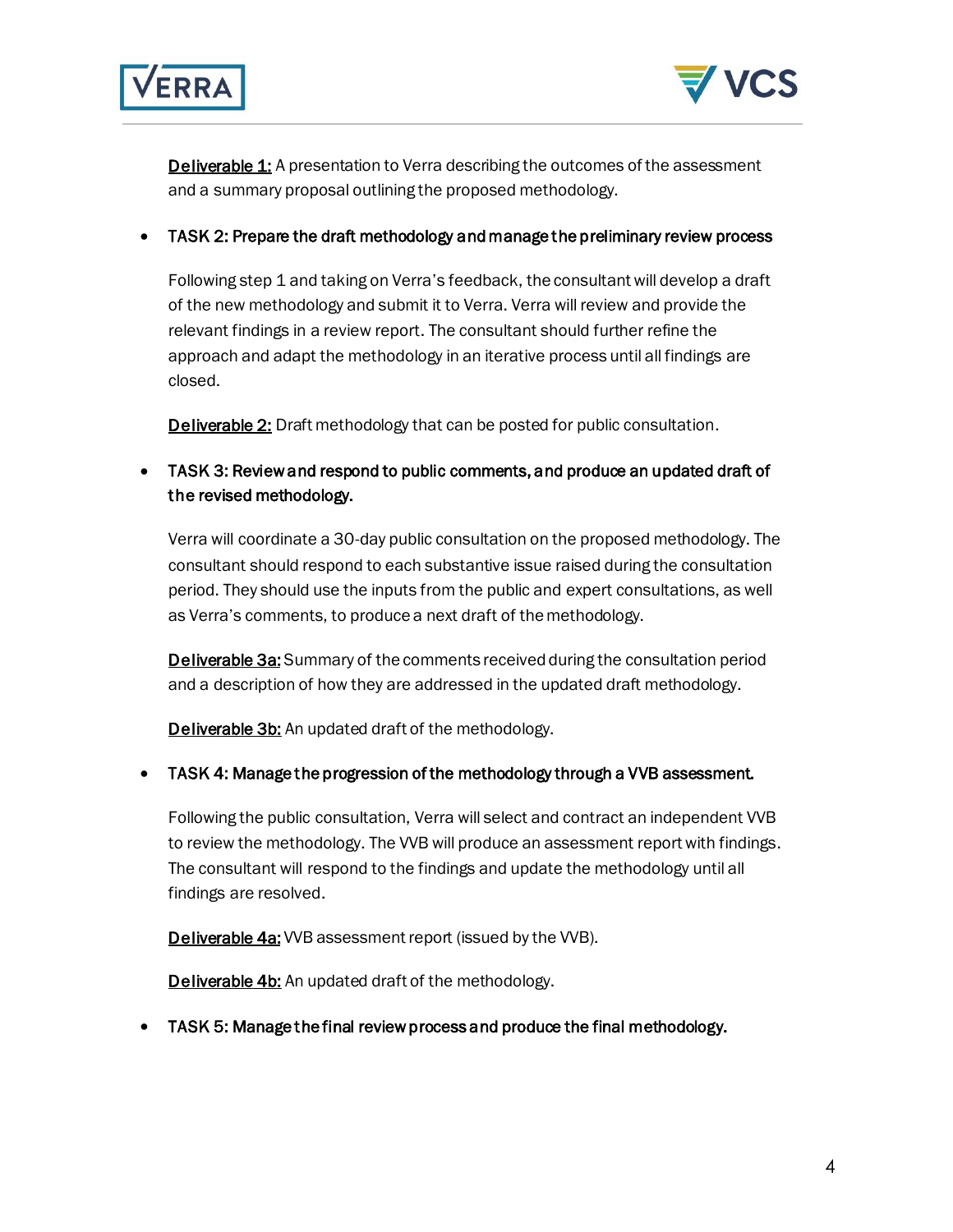



Verra will conduct the final review and provide the relevant findings in a review report. The consultant should address any findings in an iterative process with Verra and the VVB until all findings are closed.

**Deliverable 5:** The final version of the proposed methodology.

#### MILESTONES & TIMELINE

The duration of this consultancy will be about 9 months. An indicative timeline for meeting key milestones and deliverables follows:

| TASK 1: Gather and review relevant information and<br>prepare a concept note                              | 1.5 months |
|-----------------------------------------------------------------------------------------------------------|------------|
| TASK 2: Prepare the draft methodology revision and<br>manage the preliminary review process               | 1.5 months |
| TASK 3: Review and respond to public comments and<br>produce an updated draft of the methodology revision | 2 months   |
| TASK 4: Manage the progression of the methodology<br>through a VVB assessment                             | 3 months   |
| TASK 5: Manage the final review process and produce<br>the final methodology                              | 1 month    |

#### CRITERIA FOR EVALUATION

Verra will use the following criteria for evaluating proposals:

- Experience in developing new and revised GHG accounting methodologies;
- Understanding of VCS Program rules, such as overarching rules in the *VCS Standard*, *VCS Program Guide* and *VCS Methodology Requirements*;
- Depth of understanding of existing heat generation unit methodologies (i.e., VMR0006, AMS-II.G. and AMS-I.E.);
- Depth of understanding of the heat generation unit market, different heating unit types, monitoring technology and project development;
- Degree of analytical and innovative thinking when developing new solutions; and
- Cost, to ensure that the proposed level of effort is consistent with the outcomes.

#### RESPONSES TO THE RFP

Respondents are requested to submit the following as part of their proposals: